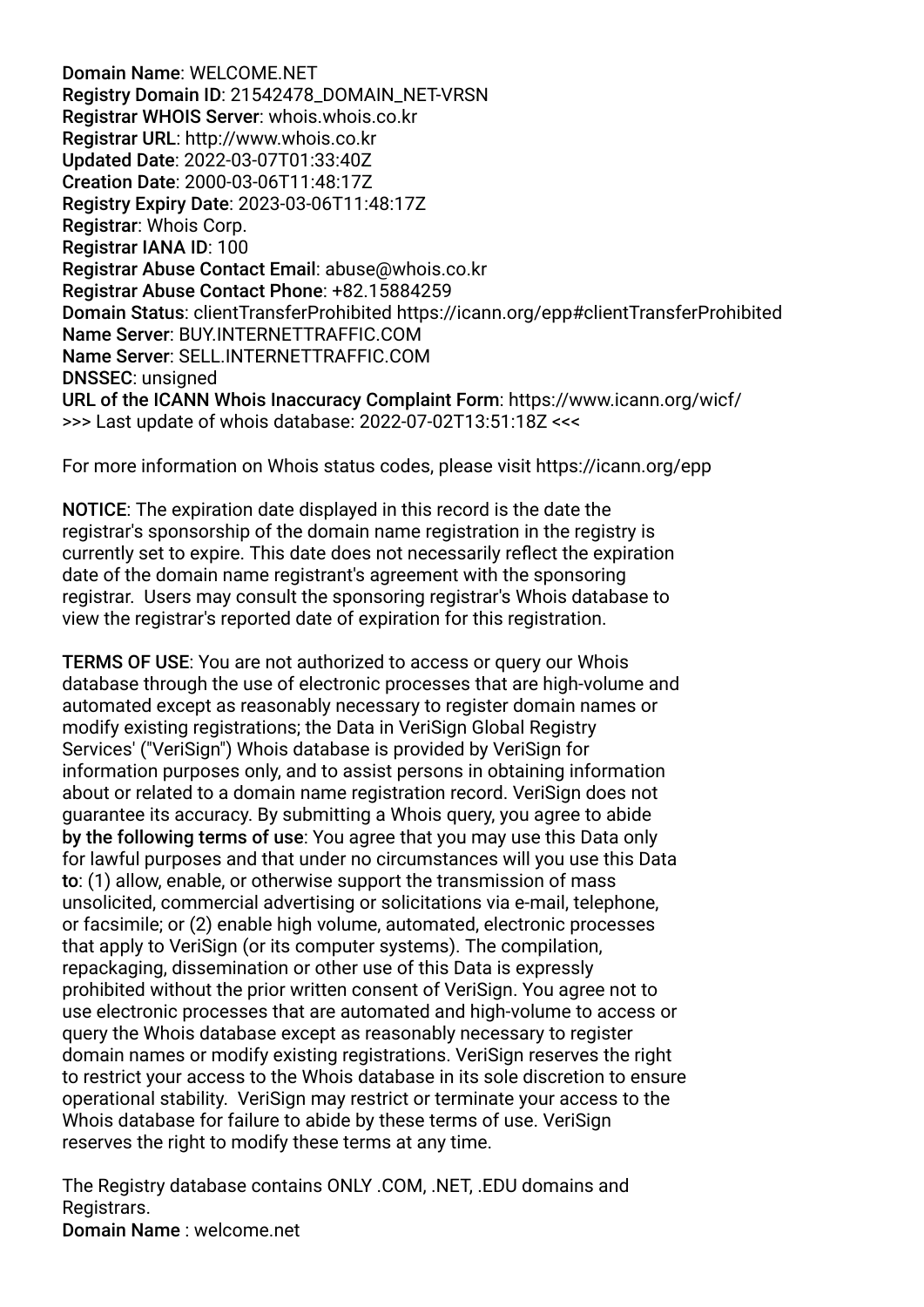Registry Domain ID: 21542478\_DOMAIN\_NET-VRSN Registrar WHOIS Server: whois.whois.co.kr Registrar URL: http://www.whois.co.kr Updated Date: 2022-03-07T01:33:40Z Creation Date: 2000-03-06T11:48:17Z Registrar Registration Expiration Date: 2023-03-06T11:48:17Z Registrar: Whois Corp. Registrar IANA ID: 100 Registrar Abuse Contact Email: abuse@whois.co.kr Registrar Abuse Contact Phone: +82.15884259 Reseller: Domain Status: clientTransferProhibited https://icann.org/epp#clientTransferProhibited Registry Registrant ID: Registrant Name: REDACTED FOR PRIVACY Registrant Organization: REDACTED FOR PRIVACY Registrant Street: 60 Maksukpo-ro Seogwipo-si Registrant City: Jeju-do Registrant State/Province: Registrant Postal Code: 63573 Registrant Country: KR Registrant Phone: +82.647381134 Registrant Phone Ext: Registrant Fax: Registrant Fax Ext: Registrant Email: icontentscom@yahoo.com Registry Admin ID: Admin Name: Brian Yu Admin Organization: Brian Yu Admin Street: 60 Maksukpo-ro Seogwipo-si Admin City: Jeiu-do Admin State/Province: Admin Postal Code: 63573 Admin Country: KR Admin Phone: +82.647381134 Admin Phone Ext: Admin Fax: Admin Fax Ext: Admin Email: icontentscom@yahoo.com Registry Tech ID: Tech Name: REDACTED FOR PRIVACY Tech Organization: REDACTED FOR PRIVACY Tech Street: 60 Maksukpo-ro Seogwipo-si Tech City: Jeju-do Tech State/Province: Tech Postal Code: 63573 Tech Country: KR Tech Phone: +82.647381134 Tech Phone Ext: Tech Fax: Tech Fax Ext: Tech Email: icontentscom@yahoo.com Name Server: buy.internettraffic.com Name Server: sell.internettraffic.com DNSSEC: unsigned